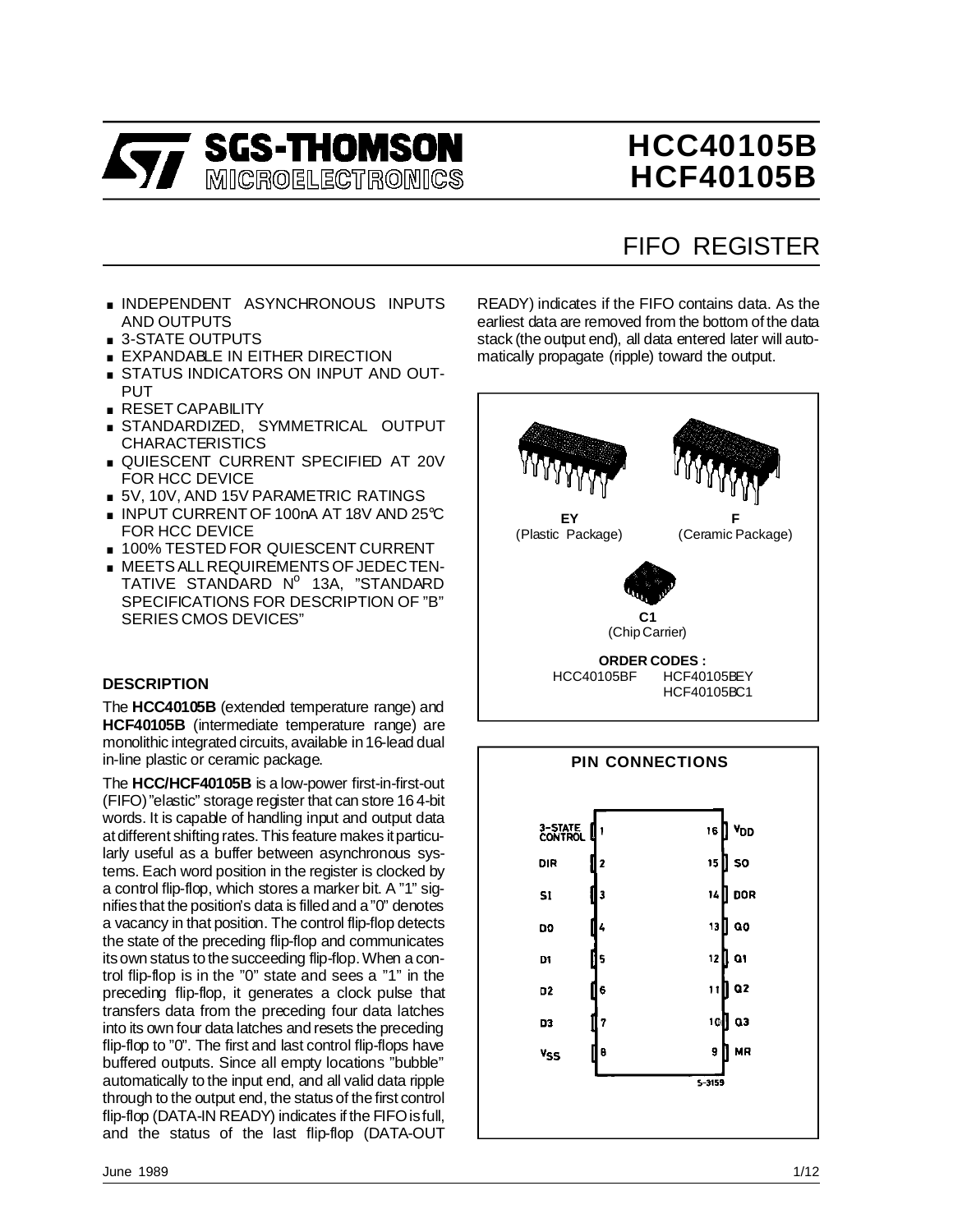### **FUNCTIONAL DIAGRAM**



### **ABSOLUTE MAXIMUM RATINGS**

| Symbol                      | <b>Parameter</b>                                                                                                            | Value                              | Unit                         |
|-----------------------------|-----------------------------------------------------------------------------------------------------------------------------|------------------------------------|------------------------------|
| $V_{DD}$ *                  | Supply Voltage: HCC Types<br><b>HCF</b> Types                                                                               | $-0.5$ to $+20$<br>$-0.5$ to $+18$ | V<br>V                       |
| $V_i$                       | Input Voltage                                                                                                               | $-0.5$ to $V_{DD} + 0.5$           | V                            |
|                             | DC Input Current (any one input)                                                                                            | ± 10                               | mA                           |
| $P_{\text{tot}}$            | Total Power Dissipation (per package)<br>Dissipation per Output Transistor<br>for $T_{op}$ = Full Package-temperature Range | 200<br>100                         | mW<br>mW                     |
| $T_{op}$                    | Operating Temperature: HCC Types<br><b>HCF</b> Types                                                                        | $-55$ to $+125$<br>$-40$ to $+85$  | $\mathrm{C}$<br>$\mathrm{C}$ |
| $\mathsf{T}_{\mathsf{std}}$ | Storage Temperature                                                                                                         | $-65$ to $+150$                    | °C                           |

Stresses above those listed under "Absolute Maximum Ratings" may cause permanent damage to the device. This is a stress rating only and functional operation of the device at these or any other conditions above those indicated in the operational sections of this specification is not implied. Exposure to absolute maximum rating conditions for external periods may affect device reliability.  $*$  All voltage values are referred to  $V_{SS}$  pin voltage.

### **RECOMMENDED OPERATING CONDITIONS**

| <b>Symbol</b>   | <b>Parameter</b>                 | Value           | Unit |
|-----------------|----------------------------------|-----------------|------|
| V <sub>DD</sub> | Supply Voltage: HCC Types        | 3 to 18         |      |
|                 | <b>HCF</b> Types                 | 3 to 15         |      |
| $V_{1}$         | Input Voltage                    | n V ס 0 0       |      |
| ${\tt T_{op}}$  | Operating Temperature: HCC Types | $-55$ to $+125$ | ℃    |
|                 | <b>HCF</b> Types                 | $-40$ to $+85$  | ℃    |

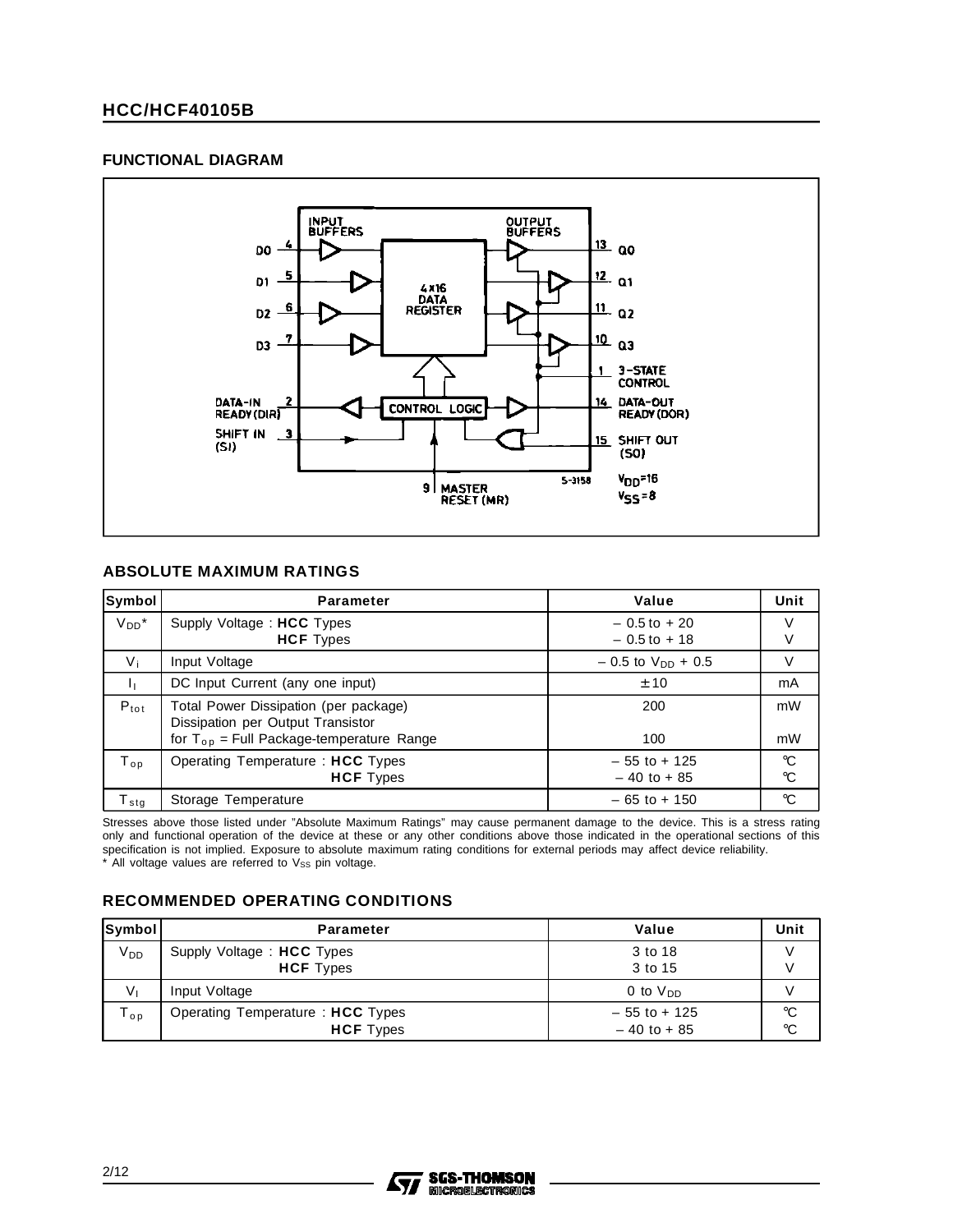### **LOGIC DIAGRAM**



#### **TIMING DIAGRAM**

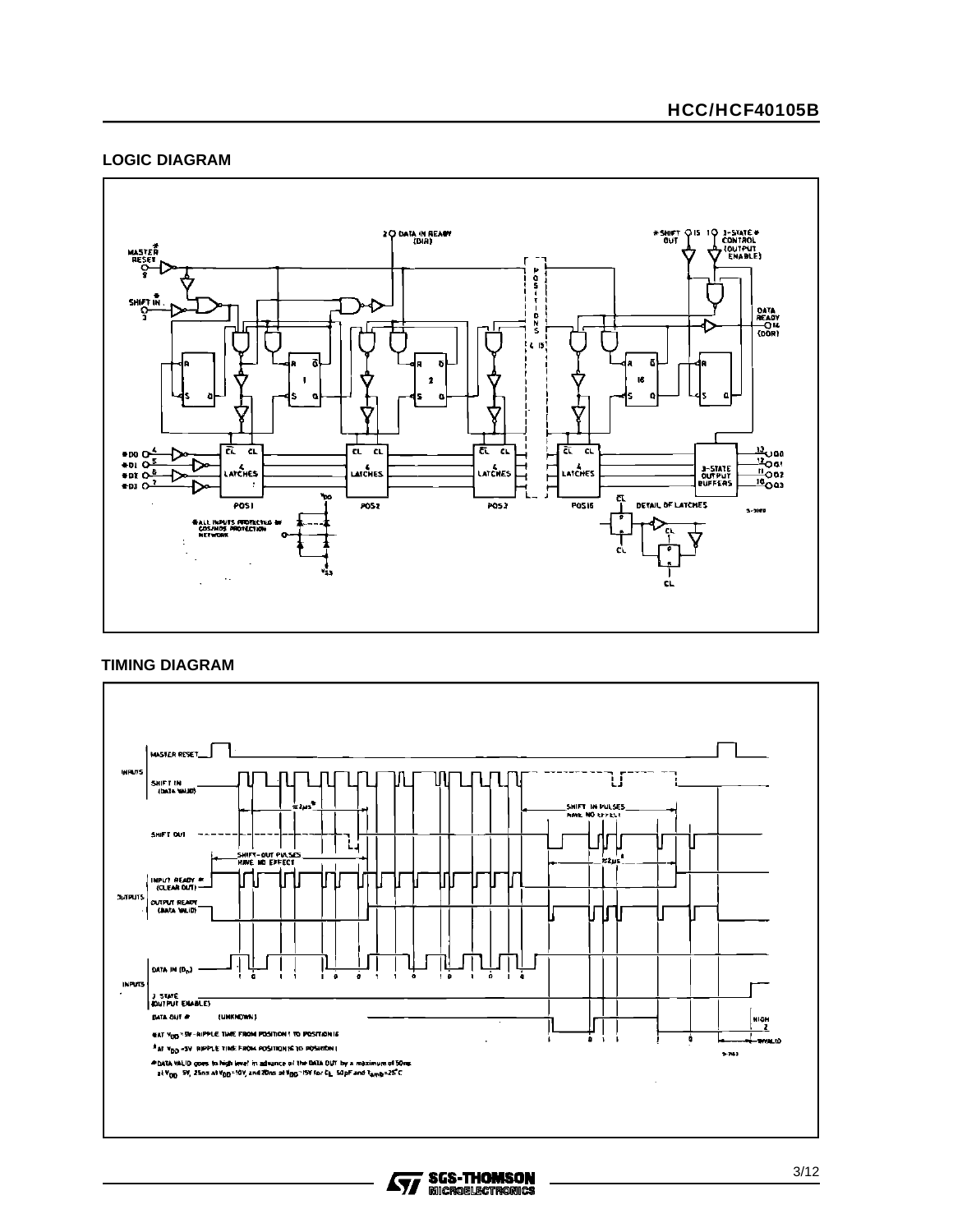| $T_{Low}$<br>Unit<br>Parameter<br>V <sub>DD</sub><br>$25^{\circ}$ C<br>$T$ <sub>High</sub> $*$<br>V <sub>1</sub><br>V <sub>o</sub><br>$ I_0 $<br>(V)<br>(V)<br>$(\mu A)$<br>(V)<br>Max.<br>Min.<br>Max.<br>Min.<br>Max.<br>Min.<br>Typ.<br>$I_L$<br>0/5<br>5<br>5<br>0.04<br>150<br>Quiescent<br>5<br>Current<br>0/10<br>10<br>10<br>0.04<br>10<br>300<br><b>HCC</b><br>0/15<br>15<br>20<br><b>Types</b><br>20<br>0.04<br>600<br>μA<br>0/20<br>20<br>100<br>0.08<br>100<br>3000<br>0/5<br>5<br>20<br>20<br>0.04<br>150<br><b>HCF</b><br>10<br>0/10<br>40<br>0.04<br>40<br>300<br><b>Types</b><br>0/15<br>15<br>80<br>0.04<br>80<br>600<br>Output High<br>0/5<br>5<br><b>V<sub>OH</sub></b><br>4.95<br>4.95<br>4.95<br>< 1<br>Voltage<br>0/10<br>10<br>9.95<br>9.95<br>< 1<br>9.95<br>V<br>0/15<br>15<br>14.95<br>14.95<br>14.95<br>< 1<br>Output Low<br>5/0<br>5<br>$V_{OL}$<br>< 1<br>0.05<br>0.05<br>0.05<br>Voltage<br>10/0<br>< 1<br>10<br>0.05<br>0.05<br>0.05<br>V<br>15/0<br>15<br>0.05<br>0.05<br>0.05<br>< 1<br>V <sub>IH</sub><br>Input High<br>5<br>3.5<br>3.5<br>0.5/4.5<br>< 1<br>3.5<br>Voltage<br>1/9<br>10<br>$\overline{7}$<br>$\overline{7}$<br>$\overline{7}$<br>< 1<br>$\mathsf V$<br>1.5/13.5<br>11<br>11<br>11<br>< 1<br>15<br>Input Low<br>$V_{IL}$<br>5<br>4.5/0.5<br>1.5<br>1.5<br>< 1<br>1.5<br>Voltage<br>9/1<br>3<br>$\mathbf{3}$<br>10<br>3<br>< 1<br>$\mathsf V$<br>13.5/1.5<br>15<br>$\overline{4}$<br>$\overline{4}$<br>< 1<br>4<br>Output<br>0/5<br>$-2$<br>2.5<br>$-3.2$<br>1.15<br>5<br>$-1.6$<br>Iон<br><b>Drive</b><br><b>HCC</b><br>0/5<br>4.6<br>5<br>0.64<br>$-0.51$<br>0.36<br>$-1$<br>Current<br><b>Types</b><br>0/10<br>9.5<br>10<br>$-1.6$<br>1.3<br>2.6<br>0.9<br>$\qquad \qquad -$<br>0/15<br>13.5<br>15<br>$-4.2$<br>3.4<br>6.8<br>2.4<br>$\qquad \qquad -$<br>mA<br>0/5<br>2.5<br>5<br>$-1.53$<br>1.36<br>$-3.2$<br>$-1.1$<br>5<br>0/5<br>$-0.52$<br><b>HCF</b><br>4.6<br>$-0.44$<br>$-1$<br>0.36<br>Types<br>0/10<br>9.5<br>10<br>$-1.3$<br>2.6<br>$-1.1$<br>$-0.9$<br>$-3.6$<br>0/15<br>13.5<br>15<br>$-3.0$<br>6.8<br>$-2.4$<br>0/5<br>Output<br>5<br>0.64<br>1<br>0.36<br>0.4<br>0.51<br>$I_{OL}$<br><b>HCC</b><br>Sink<br>0/10<br>10<br>1.6<br>1.3<br>2.6<br>0.9<br>0.5<br><b>Types</b><br>Current<br>4.2<br>3.4<br>$2.4\,$<br>0/15<br>1.5<br>15<br>6.8<br>mA<br>0/5<br>5<br>0.4<br>0.52<br>$\mathbf{1}$<br>0.36<br>0.44<br><b>HCF</b><br>0/10<br>10<br>1.3<br>2.6<br>0.5<br>1.1<br>0.9<br><b>Types</b><br>0/15<br>1.5<br>15<br>3.6<br>3.0<br>6.8<br>2.4<br><b>HCC</b><br>Input<br>$I_{\text{IH}}$ , $I_{\text{IL}}$<br>$\pm 10^{-5}$<br>± 0.1<br>± 0.1<br>$±$ 1<br>0/18<br>18<br>Leakage<br><b>Types</b><br>Any Input<br>μA<br>Current<br><b>HCF</b><br>0/15<br>$±10^{-5}$<br>$\pm$ 0.3<br>15<br>$\pm$ 0.3<br>± 1<br><b>Types</b><br>3-State<br>HCC<br>$I_{OH}I_{OL}$ **<br>$±10^{-4}$<br>0/18<br>0/18<br>$\pm$ 0.4<br>18<br>± 0.4<br>± 12<br>Output<br><b>Types</b><br>μA<br>Leakage<br><b>HCF</b><br>$\pm$ 10 <sup>-4</sup><br>0/15<br>0/15<br>15<br>$\pm$ 1.0<br>$\pm$ 1.0<br>$\pm$ 7.5<br>Current<br><b>Types</b> |                |                   | <b>Test Conditions</b> |  |           | Value |  |  |  |                |         |  |  |    |
|-----------------------------------------------------------------------------------------------------------------------------------------------------------------------------------------------------------------------------------------------------------------------------------------------------------------------------------------------------------------------------------------------------------------------------------------------------------------------------------------------------------------------------------------------------------------------------------------------------------------------------------------------------------------------------------------------------------------------------------------------------------------------------------------------------------------------------------------------------------------------------------------------------------------------------------------------------------------------------------------------------------------------------------------------------------------------------------------------------------------------------------------------------------------------------------------------------------------------------------------------------------------------------------------------------------------------------------------------------------------------------------------------------------------------------------------------------------------------------------------------------------------------------------------------------------------------------------------------------------------------------------------------------------------------------------------------------------------------------------------------------------------------------------------------------------------------------------------------------------------------------------------------------------------------------------------------------------------------------------------------------------------------------------------------------------------------------------------------------------------------------------------------------------------------------------------------------------------------------------------------------------------------------------------------------------------------------------------------------------------------------------------------------------------------------------------------------------------------------------------------------------------------------------------------------------------------------------------------------------------------------------------------------------------------------------------------------------------------------------------------------------------------------------------------------------------------------------------------------------------------------------------------------------------------------------------------------------------------------------------------------------------------------------------------------------------------------|----------------|-------------------|------------------------|--|-----------|-------|--|--|--|----------------|---------|--|--|----|
|                                                                                                                                                                                                                                                                                                                                                                                                                                                                                                                                                                                                                                                                                                                                                                                                                                                                                                                                                                                                                                                                                                                                                                                                                                                                                                                                                                                                                                                                                                                                                                                                                                                                                                                                                                                                                                                                                                                                                                                                                                                                                                                                                                                                                                                                                                                                                                                                                                                                                                                                                                                                                                                                                                                                                                                                                                                                                                                                                                                                                                                                             | Symbol         |                   |                        |  |           |       |  |  |  |                |         |  |  |    |
|                                                                                                                                                                                                                                                                                                                                                                                                                                                                                                                                                                                                                                                                                                                                                                                                                                                                                                                                                                                                                                                                                                                                                                                                                                                                                                                                                                                                                                                                                                                                                                                                                                                                                                                                                                                                                                                                                                                                                                                                                                                                                                                                                                                                                                                                                                                                                                                                                                                                                                                                                                                                                                                                                                                                                                                                                                                                                                                                                                                                                                                                             |                |                   |                        |  |           |       |  |  |  |                |         |  |  |    |
|                                                                                                                                                                                                                                                                                                                                                                                                                                                                                                                                                                                                                                                                                                                                                                                                                                                                                                                                                                                                                                                                                                                                                                                                                                                                                                                                                                                                                                                                                                                                                                                                                                                                                                                                                                                                                                                                                                                                                                                                                                                                                                                                                                                                                                                                                                                                                                                                                                                                                                                                                                                                                                                                                                                                                                                                                                                                                                                                                                                                                                                                             |                |                   |                        |  |           |       |  |  |  |                |         |  |  |    |
|                                                                                                                                                                                                                                                                                                                                                                                                                                                                                                                                                                                                                                                                                                                                                                                                                                                                                                                                                                                                                                                                                                                                                                                                                                                                                                                                                                                                                                                                                                                                                                                                                                                                                                                                                                                                                                                                                                                                                                                                                                                                                                                                                                                                                                                                                                                                                                                                                                                                                                                                                                                                                                                                                                                                                                                                                                                                                                                                                                                                                                                                             |                |                   |                        |  |           |       |  |  |  |                |         |  |  |    |
|                                                                                                                                                                                                                                                                                                                                                                                                                                                                                                                                                                                                                                                                                                                                                                                                                                                                                                                                                                                                                                                                                                                                                                                                                                                                                                                                                                                                                                                                                                                                                                                                                                                                                                                                                                                                                                                                                                                                                                                                                                                                                                                                                                                                                                                                                                                                                                                                                                                                                                                                                                                                                                                                                                                                                                                                                                                                                                                                                                                                                                                                             |                |                   |                        |  |           |       |  |  |  |                |         |  |  |    |
|                                                                                                                                                                                                                                                                                                                                                                                                                                                                                                                                                                                                                                                                                                                                                                                                                                                                                                                                                                                                                                                                                                                                                                                                                                                                                                                                                                                                                                                                                                                                                                                                                                                                                                                                                                                                                                                                                                                                                                                                                                                                                                                                                                                                                                                                                                                                                                                                                                                                                                                                                                                                                                                                                                                                                                                                                                                                                                                                                                                                                                                                             |                |                   |                        |  |           |       |  |  |  |                |         |  |  |    |
|                                                                                                                                                                                                                                                                                                                                                                                                                                                                                                                                                                                                                                                                                                                                                                                                                                                                                                                                                                                                                                                                                                                                                                                                                                                                                                                                                                                                                                                                                                                                                                                                                                                                                                                                                                                                                                                                                                                                                                                                                                                                                                                                                                                                                                                                                                                                                                                                                                                                                                                                                                                                                                                                                                                                                                                                                                                                                                                                                                                                                                                                             |                |                   |                        |  |           |       |  |  |  |                |         |  |  |    |
|                                                                                                                                                                                                                                                                                                                                                                                                                                                                                                                                                                                                                                                                                                                                                                                                                                                                                                                                                                                                                                                                                                                                                                                                                                                                                                                                                                                                                                                                                                                                                                                                                                                                                                                                                                                                                                                                                                                                                                                                                                                                                                                                                                                                                                                                                                                                                                                                                                                                                                                                                                                                                                                                                                                                                                                                                                                                                                                                                                                                                                                                             |                |                   |                        |  |           |       |  |  |  |                |         |  |  |    |
|                                                                                                                                                                                                                                                                                                                                                                                                                                                                                                                                                                                                                                                                                                                                                                                                                                                                                                                                                                                                                                                                                                                                                                                                                                                                                                                                                                                                                                                                                                                                                                                                                                                                                                                                                                                                                                                                                                                                                                                                                                                                                                                                                                                                                                                                                                                                                                                                                                                                                                                                                                                                                                                                                                                                                                                                                                                                                                                                                                                                                                                                             |                |                   |                        |  |           |       |  |  |  |                |         |  |  |    |
|                                                                                                                                                                                                                                                                                                                                                                                                                                                                                                                                                                                                                                                                                                                                                                                                                                                                                                                                                                                                                                                                                                                                                                                                                                                                                                                                                                                                                                                                                                                                                                                                                                                                                                                                                                                                                                                                                                                                                                                                                                                                                                                                                                                                                                                                                                                                                                                                                                                                                                                                                                                                                                                                                                                                                                                                                                                                                                                                                                                                                                                                             |                |                   |                        |  |           |       |  |  |  |                |         |  |  |    |
|                                                                                                                                                                                                                                                                                                                                                                                                                                                                                                                                                                                                                                                                                                                                                                                                                                                                                                                                                                                                                                                                                                                                                                                                                                                                                                                                                                                                                                                                                                                                                                                                                                                                                                                                                                                                                                                                                                                                                                                                                                                                                                                                                                                                                                                                                                                                                                                                                                                                                                                                                                                                                                                                                                                                                                                                                                                                                                                                                                                                                                                                             |                |                   |                        |  |           |       |  |  |  |                |         |  |  |    |
|                                                                                                                                                                                                                                                                                                                                                                                                                                                                                                                                                                                                                                                                                                                                                                                                                                                                                                                                                                                                                                                                                                                                                                                                                                                                                                                                                                                                                                                                                                                                                                                                                                                                                                                                                                                                                                                                                                                                                                                                                                                                                                                                                                                                                                                                                                                                                                                                                                                                                                                                                                                                                                                                                                                                                                                                                                                                                                                                                                                                                                                                             |                |                   |                        |  |           |       |  |  |  |                |         |  |  |    |
|                                                                                                                                                                                                                                                                                                                                                                                                                                                                                                                                                                                                                                                                                                                                                                                                                                                                                                                                                                                                                                                                                                                                                                                                                                                                                                                                                                                                                                                                                                                                                                                                                                                                                                                                                                                                                                                                                                                                                                                                                                                                                                                                                                                                                                                                                                                                                                                                                                                                                                                                                                                                                                                                                                                                                                                                                                                                                                                                                                                                                                                                             |                |                   |                        |  |           |       |  |  |  |                |         |  |  |    |
|                                                                                                                                                                                                                                                                                                                                                                                                                                                                                                                                                                                                                                                                                                                                                                                                                                                                                                                                                                                                                                                                                                                                                                                                                                                                                                                                                                                                                                                                                                                                                                                                                                                                                                                                                                                                                                                                                                                                                                                                                                                                                                                                                                                                                                                                                                                                                                                                                                                                                                                                                                                                                                                                                                                                                                                                                                                                                                                                                                                                                                                                             |                |                   |                        |  |           |       |  |  |  |                |         |  |  |    |
|                                                                                                                                                                                                                                                                                                                                                                                                                                                                                                                                                                                                                                                                                                                                                                                                                                                                                                                                                                                                                                                                                                                                                                                                                                                                                                                                                                                                                                                                                                                                                                                                                                                                                                                                                                                                                                                                                                                                                                                                                                                                                                                                                                                                                                                                                                                                                                                                                                                                                                                                                                                                                                                                                                                                                                                                                                                                                                                                                                                                                                                                             |                |                   |                        |  |           |       |  |  |  |                |         |  |  |    |
|                                                                                                                                                                                                                                                                                                                                                                                                                                                                                                                                                                                                                                                                                                                                                                                                                                                                                                                                                                                                                                                                                                                                                                                                                                                                                                                                                                                                                                                                                                                                                                                                                                                                                                                                                                                                                                                                                                                                                                                                                                                                                                                                                                                                                                                                                                                                                                                                                                                                                                                                                                                                                                                                                                                                                                                                                                                                                                                                                                                                                                                                             |                |                   |                        |  |           |       |  |  |  |                |         |  |  |    |
|                                                                                                                                                                                                                                                                                                                                                                                                                                                                                                                                                                                                                                                                                                                                                                                                                                                                                                                                                                                                                                                                                                                                                                                                                                                                                                                                                                                                                                                                                                                                                                                                                                                                                                                                                                                                                                                                                                                                                                                                                                                                                                                                                                                                                                                                                                                                                                                                                                                                                                                                                                                                                                                                                                                                                                                                                                                                                                                                                                                                                                                                             |                |                   |                        |  |           |       |  |  |  |                |         |  |  |    |
|                                                                                                                                                                                                                                                                                                                                                                                                                                                                                                                                                                                                                                                                                                                                                                                                                                                                                                                                                                                                                                                                                                                                                                                                                                                                                                                                                                                                                                                                                                                                                                                                                                                                                                                                                                                                                                                                                                                                                                                                                                                                                                                                                                                                                                                                                                                                                                                                                                                                                                                                                                                                                                                                                                                                                                                                                                                                                                                                                                                                                                                                             |                |                   |                        |  |           |       |  |  |  |                |         |  |  |    |
|                                                                                                                                                                                                                                                                                                                                                                                                                                                                                                                                                                                                                                                                                                                                                                                                                                                                                                                                                                                                                                                                                                                                                                                                                                                                                                                                                                                                                                                                                                                                                                                                                                                                                                                                                                                                                                                                                                                                                                                                                                                                                                                                                                                                                                                                                                                                                                                                                                                                                                                                                                                                                                                                                                                                                                                                                                                                                                                                                                                                                                                                             |                |                   |                        |  |           |       |  |  |  |                |         |  |  |    |
|                                                                                                                                                                                                                                                                                                                                                                                                                                                                                                                                                                                                                                                                                                                                                                                                                                                                                                                                                                                                                                                                                                                                                                                                                                                                                                                                                                                                                                                                                                                                                                                                                                                                                                                                                                                                                                                                                                                                                                                                                                                                                                                                                                                                                                                                                                                                                                                                                                                                                                                                                                                                                                                                                                                                                                                                                                                                                                                                                                                                                                                                             |                |                   |                        |  |           |       |  |  |  |                |         |  |  |    |
|                                                                                                                                                                                                                                                                                                                                                                                                                                                                                                                                                                                                                                                                                                                                                                                                                                                                                                                                                                                                                                                                                                                                                                                                                                                                                                                                                                                                                                                                                                                                                                                                                                                                                                                                                                                                                                                                                                                                                                                                                                                                                                                                                                                                                                                                                                                                                                                                                                                                                                                                                                                                                                                                                                                                                                                                                                                                                                                                                                                                                                                                             |                |                   |                        |  |           |       |  |  |  |                |         |  |  |    |
|                                                                                                                                                                                                                                                                                                                                                                                                                                                                                                                                                                                                                                                                                                                                                                                                                                                                                                                                                                                                                                                                                                                                                                                                                                                                                                                                                                                                                                                                                                                                                                                                                                                                                                                                                                                                                                                                                                                                                                                                                                                                                                                                                                                                                                                                                                                                                                                                                                                                                                                                                                                                                                                                                                                                                                                                                                                                                                                                                                                                                                                                             |                |                   |                        |  |           |       |  |  |  |                |         |  |  |    |
|                                                                                                                                                                                                                                                                                                                                                                                                                                                                                                                                                                                                                                                                                                                                                                                                                                                                                                                                                                                                                                                                                                                                                                                                                                                                                                                                                                                                                                                                                                                                                                                                                                                                                                                                                                                                                                                                                                                                                                                                                                                                                                                                                                                                                                                                                                                                                                                                                                                                                                                                                                                                                                                                                                                                                                                                                                                                                                                                                                                                                                                                             |                |                   |                        |  |           |       |  |  |  |                |         |  |  |    |
|                                                                                                                                                                                                                                                                                                                                                                                                                                                                                                                                                                                                                                                                                                                                                                                                                                                                                                                                                                                                                                                                                                                                                                                                                                                                                                                                                                                                                                                                                                                                                                                                                                                                                                                                                                                                                                                                                                                                                                                                                                                                                                                                                                                                                                                                                                                                                                                                                                                                                                                                                                                                                                                                                                                                                                                                                                                                                                                                                                                                                                                                             |                |                   |                        |  |           |       |  |  |  |                |         |  |  |    |
|                                                                                                                                                                                                                                                                                                                                                                                                                                                                                                                                                                                                                                                                                                                                                                                                                                                                                                                                                                                                                                                                                                                                                                                                                                                                                                                                                                                                                                                                                                                                                                                                                                                                                                                                                                                                                                                                                                                                                                                                                                                                                                                                                                                                                                                                                                                                                                                                                                                                                                                                                                                                                                                                                                                                                                                                                                                                                                                                                                                                                                                                             |                |                   |                        |  |           |       |  |  |  |                |         |  |  |    |
|                                                                                                                                                                                                                                                                                                                                                                                                                                                                                                                                                                                                                                                                                                                                                                                                                                                                                                                                                                                                                                                                                                                                                                                                                                                                                                                                                                                                                                                                                                                                                                                                                                                                                                                                                                                                                                                                                                                                                                                                                                                                                                                                                                                                                                                                                                                                                                                                                                                                                                                                                                                                                                                                                                                                                                                                                                                                                                                                                                                                                                                                             |                |                   |                        |  |           |       |  |  |  |                |         |  |  |    |
|                                                                                                                                                                                                                                                                                                                                                                                                                                                                                                                                                                                                                                                                                                                                                                                                                                                                                                                                                                                                                                                                                                                                                                                                                                                                                                                                                                                                                                                                                                                                                                                                                                                                                                                                                                                                                                                                                                                                                                                                                                                                                                                                                                                                                                                                                                                                                                                                                                                                                                                                                                                                                                                                                                                                                                                                                                                                                                                                                                                                                                                                             |                |                   |                        |  |           |       |  |  |  |                |         |  |  |    |
|                                                                                                                                                                                                                                                                                                                                                                                                                                                                                                                                                                                                                                                                                                                                                                                                                                                                                                                                                                                                                                                                                                                                                                                                                                                                                                                                                                                                                                                                                                                                                                                                                                                                                                                                                                                                                                                                                                                                                                                                                                                                                                                                                                                                                                                                                                                                                                                                                                                                                                                                                                                                                                                                                                                                                                                                                                                                                                                                                                                                                                                                             |                |                   |                        |  |           |       |  |  |  |                |         |  |  |    |
|                                                                                                                                                                                                                                                                                                                                                                                                                                                                                                                                                                                                                                                                                                                                                                                                                                                                                                                                                                                                                                                                                                                                                                                                                                                                                                                                                                                                                                                                                                                                                                                                                                                                                                                                                                                                                                                                                                                                                                                                                                                                                                                                                                                                                                                                                                                                                                                                                                                                                                                                                                                                                                                                                                                                                                                                                                                                                                                                                                                                                                                                             |                |                   |                        |  |           |       |  |  |  |                |         |  |  |    |
|                                                                                                                                                                                                                                                                                                                                                                                                                                                                                                                                                                                                                                                                                                                                                                                                                                                                                                                                                                                                                                                                                                                                                                                                                                                                                                                                                                                                                                                                                                                                                                                                                                                                                                                                                                                                                                                                                                                                                                                                                                                                                                                                                                                                                                                                                                                                                                                                                                                                                                                                                                                                                                                                                                                                                                                                                                                                                                                                                                                                                                                                             |                |                   |                        |  |           |       |  |  |  |                |         |  |  |    |
|                                                                                                                                                                                                                                                                                                                                                                                                                                                                                                                                                                                                                                                                                                                                                                                                                                                                                                                                                                                                                                                                                                                                                                                                                                                                                                                                                                                                                                                                                                                                                                                                                                                                                                                                                                                                                                                                                                                                                                                                                                                                                                                                                                                                                                                                                                                                                                                                                                                                                                                                                                                                                                                                                                                                                                                                                                                                                                                                                                                                                                                                             |                |                   |                        |  |           |       |  |  |  |                |         |  |  |    |
|                                                                                                                                                                                                                                                                                                                                                                                                                                                                                                                                                                                                                                                                                                                                                                                                                                                                                                                                                                                                                                                                                                                                                                                                                                                                                                                                                                                                                                                                                                                                                                                                                                                                                                                                                                                                                                                                                                                                                                                                                                                                                                                                                                                                                                                                                                                                                                                                                                                                                                                                                                                                                                                                                                                                                                                                                                                                                                                                                                                                                                                                             |                |                   |                        |  |           |       |  |  |  |                |         |  |  |    |
|                                                                                                                                                                                                                                                                                                                                                                                                                                                                                                                                                                                                                                                                                                                                                                                                                                                                                                                                                                                                                                                                                                                                                                                                                                                                                                                                                                                                                                                                                                                                                                                                                                                                                                                                                                                                                                                                                                                                                                                                                                                                                                                                                                                                                                                                                                                                                                                                                                                                                                                                                                                                                                                                                                                                                                                                                                                                                                                                                                                                                                                                             |                |                   |                        |  |           |       |  |  |  |                |         |  |  |    |
|                                                                                                                                                                                                                                                                                                                                                                                                                                                                                                                                                                                                                                                                                                                                                                                                                                                                                                                                                                                                                                                                                                                                                                                                                                                                                                                                                                                                                                                                                                                                                                                                                                                                                                                                                                                                                                                                                                                                                                                                                                                                                                                                                                                                                                                                                                                                                                                                                                                                                                                                                                                                                                                                                                                                                                                                                                                                                                                                                                                                                                                                             |                |                   |                        |  |           |       |  |  |  |                |         |  |  |    |
|                                                                                                                                                                                                                                                                                                                                                                                                                                                                                                                                                                                                                                                                                                                                                                                                                                                                                                                                                                                                                                                                                                                                                                                                                                                                                                                                                                                                                                                                                                                                                                                                                                                                                                                                                                                                                                                                                                                                                                                                                                                                                                                                                                                                                                                                                                                                                                                                                                                                                                                                                                                                                                                                                                                                                                                                                                                                                                                                                                                                                                                                             |                |                   |                        |  |           |       |  |  |  |                |         |  |  |    |
|                                                                                                                                                                                                                                                                                                                                                                                                                                                                                                                                                                                                                                                                                                                                                                                                                                                                                                                                                                                                                                                                                                                                                                                                                                                                                                                                                                                                                                                                                                                                                                                                                                                                                                                                                                                                                                                                                                                                                                                                                                                                                                                                                                                                                                                                                                                                                                                                                                                                                                                                                                                                                                                                                                                                                                                                                                                                                                                                                                                                                                                                             |                |                   |                        |  |           |       |  |  |  |                |         |  |  |    |
|                                                                                                                                                                                                                                                                                                                                                                                                                                                                                                                                                                                                                                                                                                                                                                                                                                                                                                                                                                                                                                                                                                                                                                                                                                                                                                                                                                                                                                                                                                                                                                                                                                                                                                                                                                                                                                                                                                                                                                                                                                                                                                                                                                                                                                                                                                                                                                                                                                                                                                                                                                                                                                                                                                                                                                                                                                                                                                                                                                                                                                                                             |                |                   |                        |  |           |       |  |  |  |                |         |  |  |    |
|                                                                                                                                                                                                                                                                                                                                                                                                                                                                                                                                                                                                                                                                                                                                                                                                                                                                                                                                                                                                                                                                                                                                                                                                                                                                                                                                                                                                                                                                                                                                                                                                                                                                                                                                                                                                                                                                                                                                                                                                                                                                                                                                                                                                                                                                                                                                                                                                                                                                                                                                                                                                                                                                                                                                                                                                                                                                                                                                                                                                                                                                             |                |                   |                        |  |           |       |  |  |  |                |         |  |  |    |
|                                                                                                                                                                                                                                                                                                                                                                                                                                                                                                                                                                                                                                                                                                                                                                                                                                                                                                                                                                                                                                                                                                                                                                                                                                                                                                                                                                                                                                                                                                                                                                                                                                                                                                                                                                                                                                                                                                                                                                                                                                                                                                                                                                                                                                                                                                                                                                                                                                                                                                                                                                                                                                                                                                                                                                                                                                                                                                                                                                                                                                                                             |                |                   |                        |  |           |       |  |  |  |                |         |  |  |    |
|                                                                                                                                                                                                                                                                                                                                                                                                                                                                                                                                                                                                                                                                                                                                                                                                                                                                                                                                                                                                                                                                                                                                                                                                                                                                                                                                                                                                                                                                                                                                                                                                                                                                                                                                                                                                                                                                                                                                                                                                                                                                                                                                                                                                                                                                                                                                                                                                                                                                                                                                                                                                                                                                                                                                                                                                                                                                                                                                                                                                                                                                             |                |                   |                        |  |           |       |  |  |  |                |         |  |  |    |
|                                                                                                                                                                                                                                                                                                                                                                                                                                                                                                                                                                                                                                                                                                                                                                                                                                                                                                                                                                                                                                                                                                                                                                                                                                                                                                                                                                                                                                                                                                                                                                                                                                                                                                                                                                                                                                                                                                                                                                                                                                                                                                                                                                                                                                                                                                                                                                                                                                                                                                                                                                                                                                                                                                                                                                                                                                                                                                                                                                                                                                                                             |                |                   |                        |  |           |       |  |  |  |                |         |  |  |    |
|                                                                                                                                                                                                                                                                                                                                                                                                                                                                                                                                                                                                                                                                                                                                                                                                                                                                                                                                                                                                                                                                                                                                                                                                                                                                                                                                                                                                                                                                                                                                                                                                                                                                                                                                                                                                                                                                                                                                                                                                                                                                                                                                                                                                                                                                                                                                                                                                                                                                                                                                                                                                                                                                                                                                                                                                                                                                                                                                                                                                                                                                             |                |                   |                        |  |           |       |  |  |  |                |         |  |  |    |
|                                                                                                                                                                                                                                                                                                                                                                                                                                                                                                                                                                                                                                                                                                                                                                                                                                                                                                                                                                                                                                                                                                                                                                                                                                                                                                                                                                                                                                                                                                                                                                                                                                                                                                                                                                                                                                                                                                                                                                                                                                                                                                                                                                                                                                                                                                                                                                                                                                                                                                                                                                                                                                                                                                                                                                                                                                                                                                                                                                                                                                                                             |                |                   |                        |  |           |       |  |  |  |                |         |  |  |    |
|                                                                                                                                                                                                                                                                                                                                                                                                                                                                                                                                                                                                                                                                                                                                                                                                                                                                                                                                                                                                                                                                                                                                                                                                                                                                                                                                                                                                                                                                                                                                                                                                                                                                                                                                                                                                                                                                                                                                                                                                                                                                                                                                                                                                                                                                                                                                                                                                                                                                                                                                                                                                                                                                                                                                                                                                                                                                                                                                                                                                                                                                             | C <sub>1</sub> | Input Capacitance |                        |  | Any Input |       |  |  |  | $\overline{5}$ | $7.5\,$ |  |  | pF |

#### **STATIC ELECTRICAL CHARACTERISTICS** (over recommended operating conditions)

 $*$   $T_{Low} = -55^{\circ}$ C for HCC device :  $-40^{\circ}$ C for HCF device.

\* THigh = + 125°C for **HCC** device : + 85°C for **HCF** device.

The Noise Margin for both "1" and "0" level is : 1V min. with V $_\text{DD}$  = 5V, 2V min. with V $_\text{DD}$  = 10V, 2.5 V min. with V $_\text{DD}$  = 15V.

\* \* Forced output disable.

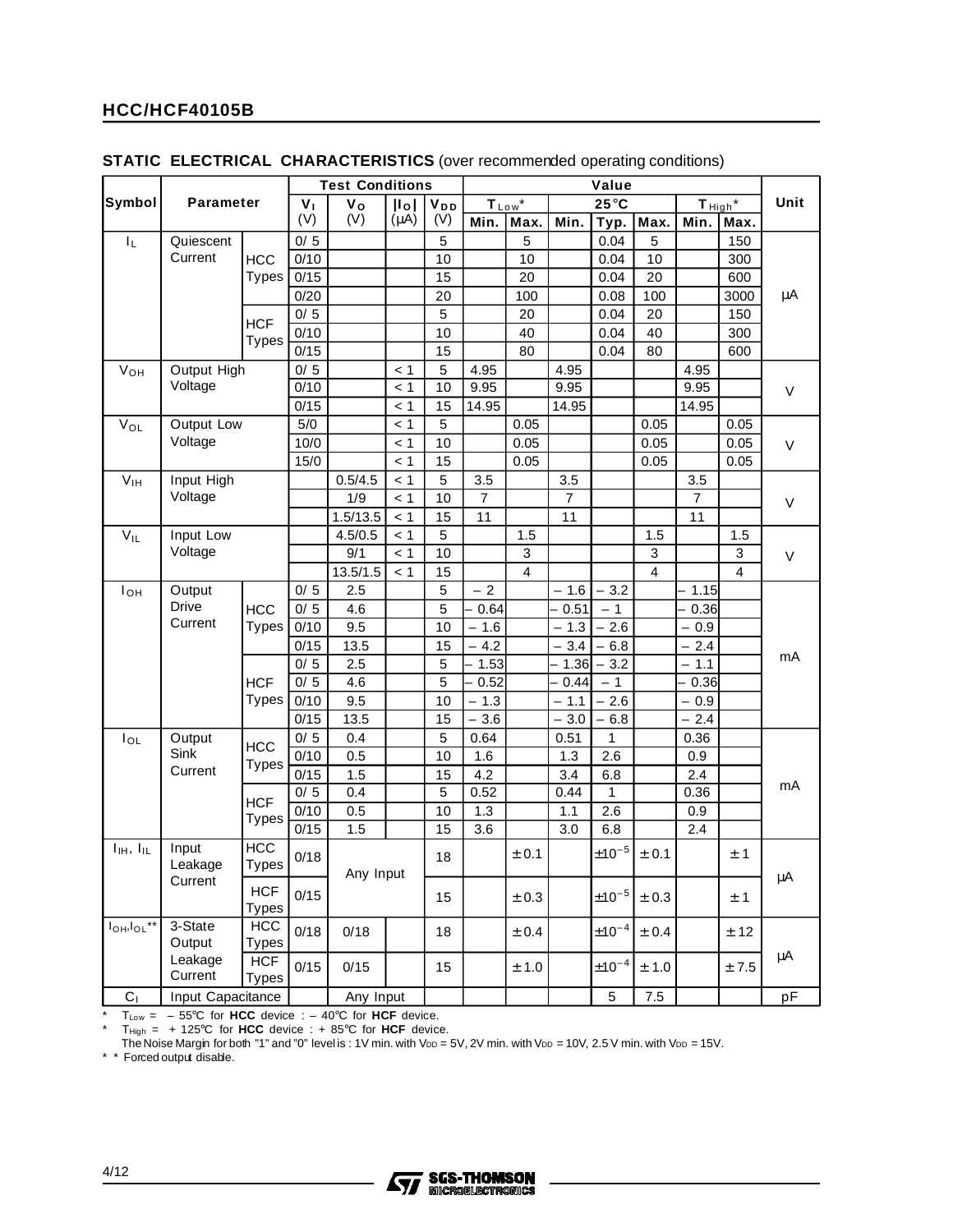|                                     |                                 | <b>Test Conditions</b> |                |             |                |                |            |
|-------------------------------------|---------------------------------|------------------------|----------------|-------------|----------------|----------------|------------|
| Symbol                              | <b>Parameter</b>                |                        | $V_{DD}$ (V)   | Min.        | Typ.           | Max.           | Unit       |
| t <sub>PHL</sub>                    | Propagation Delay Time          |                        | 5              |             | 185            | 370            |            |
|                                     | Shift-out or Reset to Data-out  |                        | 10             |             | 90             | 180            | ns         |
|                                     | Ready                           |                        | 15             |             | 65             | 130            |            |
| t <sub>PHL</sub>                    | Propagation Delay Time          |                        | 5              |             | 160            | 320            |            |
|                                     | Shift-in to Data-in Ready       |                        | 10             |             | 65             | 130            | ns         |
|                                     |                                 |                        | 15             |             | 45             | 90             |            |
| t <sub>PZH</sub> , t <sub>PZL</sub> | Propagation Delay Time          |                        | $\overline{5}$ |             | 140            | 280            |            |
|                                     | 3-state Control to Data-out     |                        | 10             |             | 60             | 120            | ns         |
|                                     |                                 |                        | 15             |             | 40             | 80             |            |
| t <sub>PHZ</sub> , t <sub>PLZ</sub> | Propagation Delay Time          |                        | 5              |             | 100            | 200            |            |
|                                     | 3-State Control to Data-out     |                        | 10             |             | 50             | 100            | ns         |
|                                     |                                 |                        | 15             |             | 40             | 80             |            |
| t <sub>PLH</sub>                    | Ripple-through Delay Input to   |                        | 5              |             | $\overline{2}$ | 4              |            |
|                                     | Output                          |                        | 10             |             | $\mathbf{1}$   | $\overline{2}$ | $\mu s$    |
|                                     |                                 |                        | 15             |             | 0.7            | 1.4            |            |
| t <sub>THL</sub> , t <sub>TLH</sub> | <b>Transition Time</b>          |                        | 5              |             | 100            | 200            |            |
|                                     |                                 |                        | 10             |             | 50             | 100            | ns         |
|                                     |                                 |                        | 15             |             | 40             | 80             |            |
| f <sub>1</sub>                      | Shift-in or Shift-out Rate      |                        | $\overline{5}$ |             | 1.5            | 3              |            |
|                                     |                                 |                        | 10             |             | 3              | 6              | <b>MHz</b> |
|                                     |                                 |                        | 15             |             | $\overline{4}$ | 8              |            |
| t <sub>WH</sub>                     | Shift-in Pulse Width            |                        | 5              | 200         | 100            |                |            |
|                                     |                                 |                        | 10             | 80          | 40             |                | ns         |
|                                     |                                 |                        | 15             | 60          | 30             |                |            |
| t <sub>WL</sub>                     | Shift-out Pulse Width           |                        | 5              | 360         | 180            |                |            |
|                                     |                                 |                        | 10             | 160         | 80             |                | ns         |
|                                     |                                 |                        | 15             | 100         | 50             |                |            |
| $t_r$                               | Shift-in or Shift-out Rise Time |                        | 5              |             |                | 15             |            |
|                                     |                                 |                        | 10             |             |                | 15             | $\mu s$    |
|                                     |                                 |                        | 15             |             |                | 15             |            |
| $t_f$                               | Shift-in Fall Time              |                        | 5              |             |                | 15             |            |
|                                     |                                 |                        | 10             |             |                | 15             | $\mu s$    |
|                                     |                                 |                        | 15             |             |                | 15             |            |
| $t_f$                               | Shift-out Fall Time             |                        | 5              |             |                | 15             |            |
|                                     |                                 |                        | 10             |             |                | 5              | $\mu s$    |
|                                     |                                 |                        | 15             |             |                | 5              |            |
| $t_{\texttt{setup}}$                | Data Setup Time                 |                        | 5              | $\mathbf 0$ |                |                |            |
|                                     |                                 |                        | 10             | 0           |                |                | ns         |
|                                     |                                 |                        | 15             | $\mathsf 0$ |                |                |            |

### **DYNAMIC ELECTRICAL CHARACTERISTICS** (T<sub>amb</sub> = 25 ℃, C<sub>L</sub> = 50 pF, R<sub>L</sub> = 200 kΩ, typical temperature coefficient for all V<sub>DD</sub> values is 0.3 %/°C, all input rise and fall time = 20 ns)

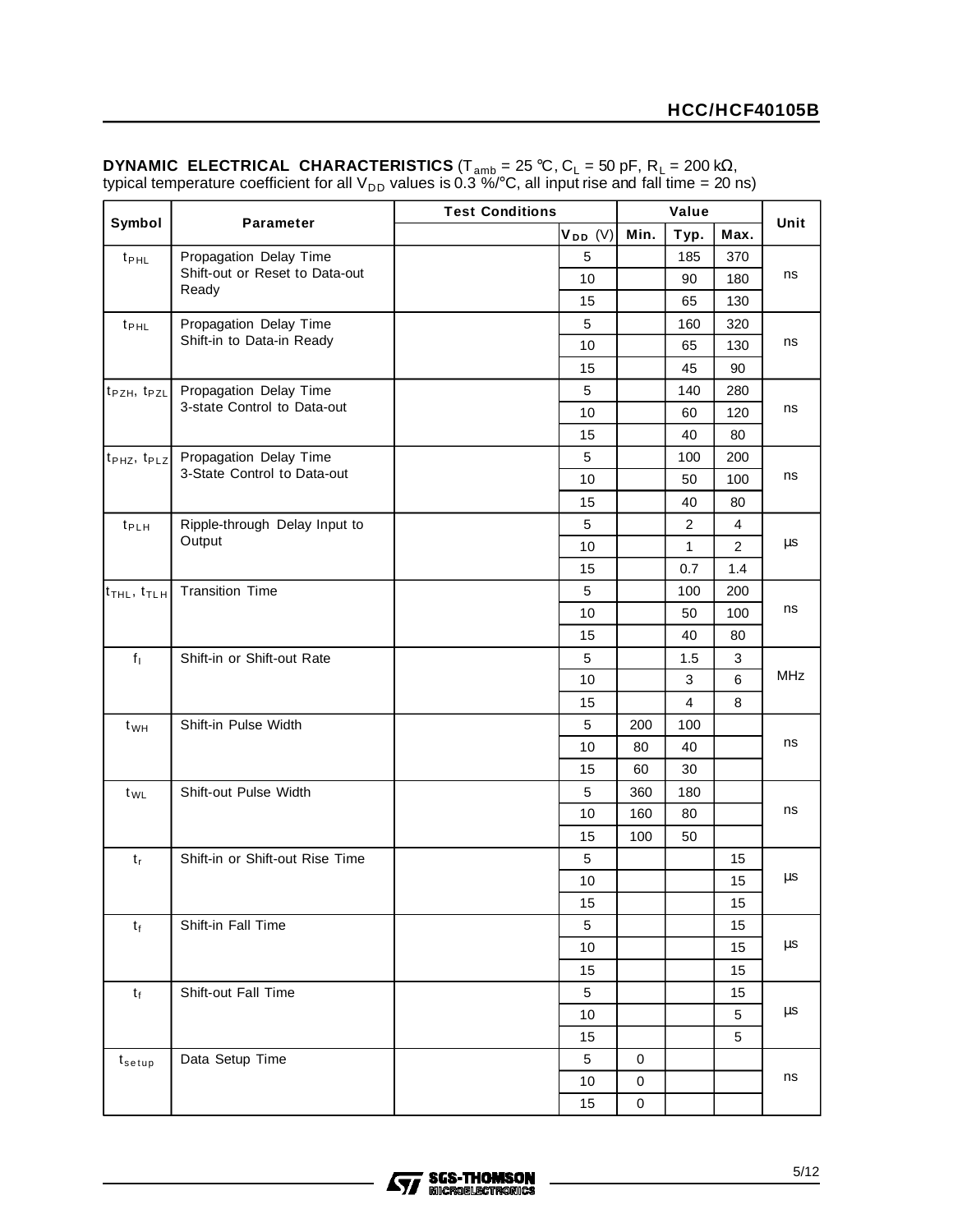| Symbol            | <b>Parameter</b>           | <b>Test Conditions</b> | Value        |      |      | Unit |    |
|-------------------|----------------------------|------------------------|--------------|------|------|------|----|
|                   |                            |                        | $V_{DD}$ (V) | Min. | Typ. | Max. |    |
| t <sub>hold</sub> | Data Hold Time             |                        | 5            | 350  | 175  |      |    |
|                   |                            |                        | 10           | 150  | 75   |      | ns |
|                   |                            |                        | 15           | 120  | 60   |      |    |
| $t_{WL}$          | Data-in Ready Pulse Width  |                        | 5            |      | 260  | 520  |    |
|                   |                            |                        | 10           |      | 100  | 120  | ns |
|                   |                            |                        | 15           |      | 70   | 140  |    |
| t <sub>WL</sub>   | Data-out Ready Pulse Width |                        | 5            |      | 220  | 440  |    |
|                   |                            |                        | 10           |      | 90   | 180  | ns |
|                   |                            |                        | 15           |      | 665  | 130  |    |
| t <sub>WH</sub>   | Master Reset Pulse Width   |                        | 5            | 200  | 100  |      |    |
|                   |                            |                        | 10           | 90   | 45   |      | ns |
|                   |                            |                        | 15           | 60   | 30   |      |    |

### **DYNAMIC ELECTRICAL CHARACTERISTICS** (continued)



Typical Transition Time vs. Load Capacitance. Typical Dynamic Power Dissipation vs. Fre-



Output Low (sink) Current Characteristics. Current High (source) Current Characteristics.



quency.



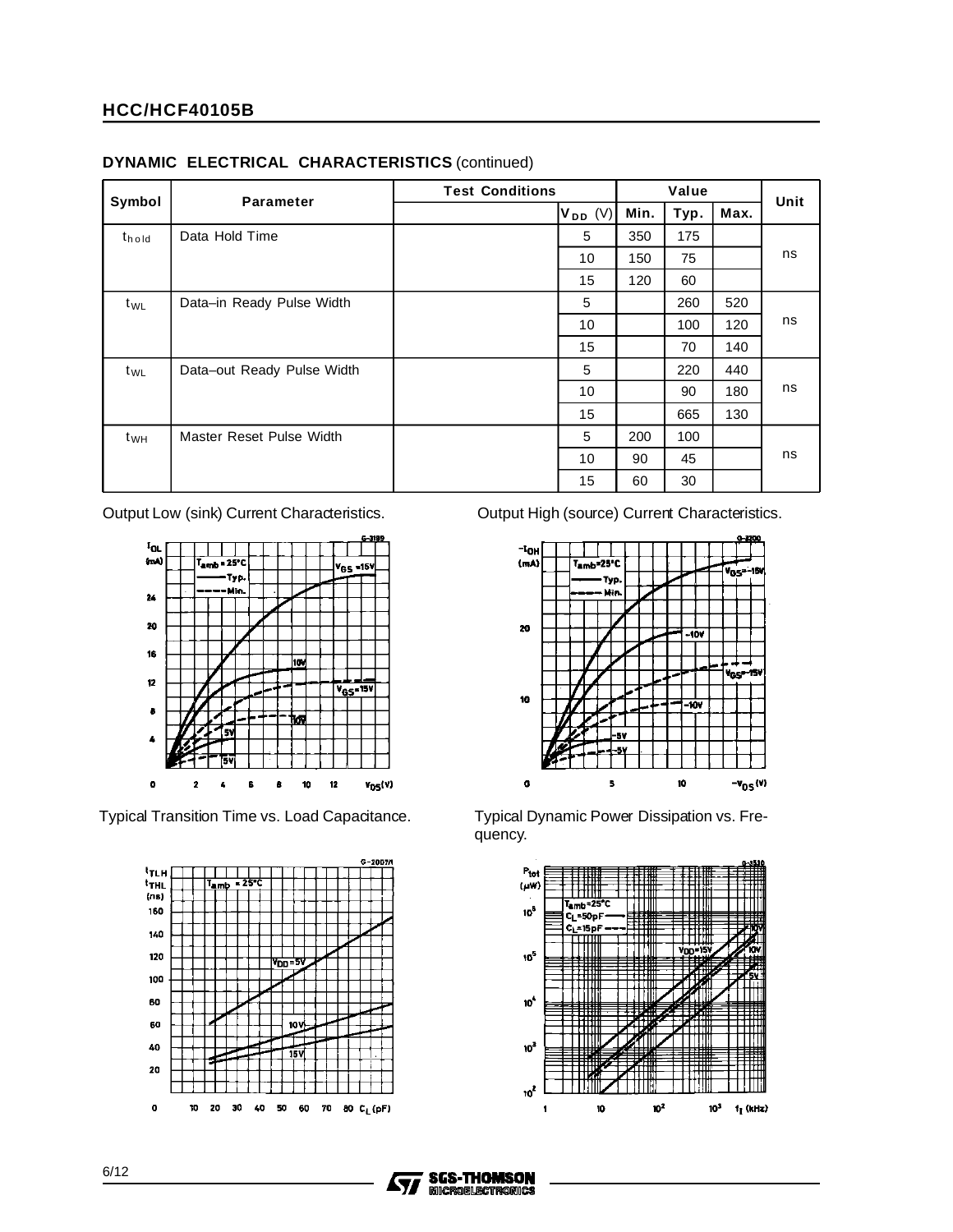### **TEST CIRCUITS**

Quiescent Device Current. **Input Voltage.** 







Input Leakage Current. The Contract of the Dynamic Power Dissipation.



### **TYPICAL APPLICATIONS**

EXPANSION, 4 BITS–WIDE–BY–16 N–BITS LONG.



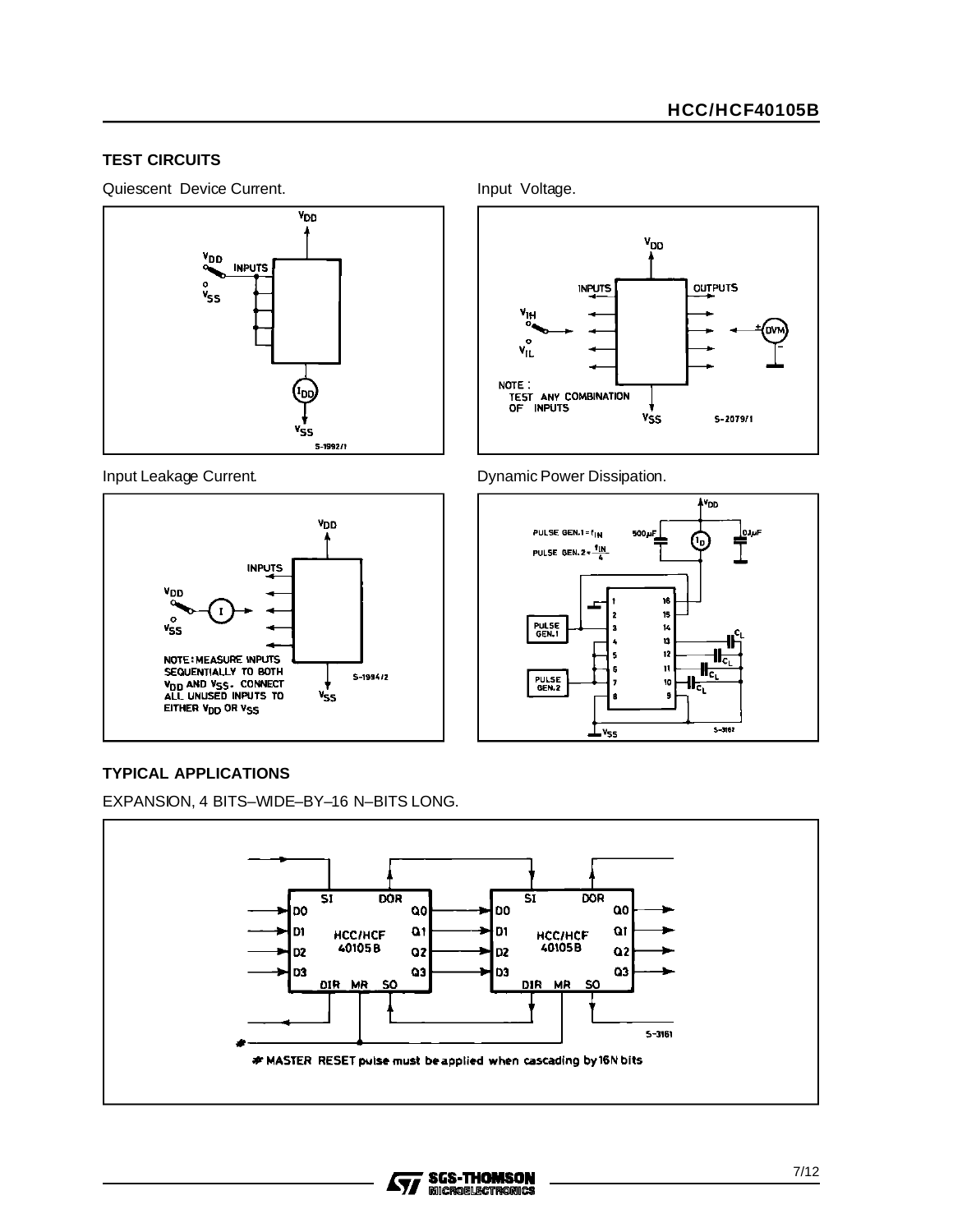

EXPANSION, 8 BITS–WIDE–BY–16 N–BITS LONG.

### **APPLICATIONS INFORMATION**

#### LOADING DATA

Data can be entered whenever the DATA-IN READY (DIR) flag is high, by a low to high transition on the SHIFT-IN (SI) input. This input must go low momentarily before the next word is accepted by the FIFO. The DIR flag will go low momentarily, until the data have been transferred to the second location. The flag will remain low when all 16-word locations are filled with valid data, and further pulses on the SI input will be ignored until DIR goes high.

#### UNLOADING DATA

As soon as the first word has rippled to the output, DATA-OUT READY (DOR) goes high, and data can be removed byafalling edge ontheSO input. This falling edge causes the DOR signal to go low while the word on the output is dumped and the next word moves to the output. As long as valid data are available in the FIFO, the DOR signal will go high again signifying that the next word is ready at the output. When the FIFO is empty, DOR will remain low, and any further commands will be ignored until a "1" marker ripples down to the last control register, when DOR goes high. Unloading of data is inhibited while the 3 state control input is high. The 3-state control signal should not be shifted from high to low (data outputs

turned on)while theSHIFT-OUTisat logic 0.This level change would cause the first word to be shifted out (unloaded) immediately and the data to be lost.

### CASCADING

The **HCC/HCF40105B** can be cascaded to form longer registers simply by connecting the DIR to SO and DOR to SI. In the cascaded mode, a MASTER RESET pulse must be applied after the supply voltage is turned on. For words wider than 4 bits, the DIR and the DOR outputs must be gated together with AND gates. Their outputs drive the SI and SO inputs in parallel, if expanding is done in both directions.

#### 3-STATE OUTPUTS

In order to facilitate data busing, 3-state outputs are provided on the data output lines, while the load condition of the register can be detected by the state of the DOR output.

#### MASTER RESET

A high on the MASTER RESET (MR) sets all the control logic marker bits to "0". DOR goes low and DIR goes high. The contents of the data register are not changed, only declared invalid, and will be superseded when the first word is loaded.

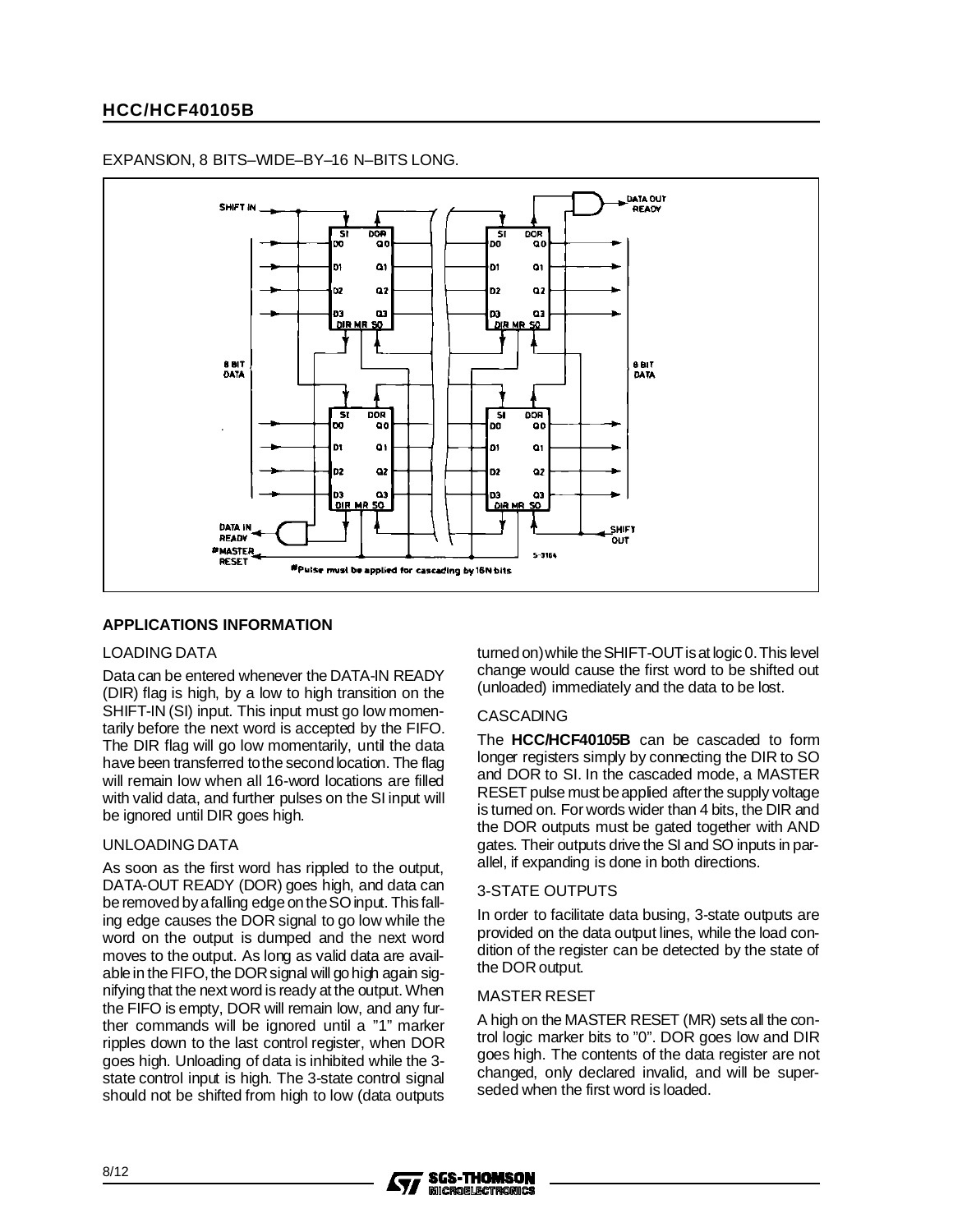| DIM.        |      | mm      |      | inch  |       |       |  |  |
|-------------|------|---------|------|-------|-------|-------|--|--|
|             | MIN. | TYP.    | MAX. | MIN.  | TYP.  | MAX.  |  |  |
| a1          | 0.51 |         |      | 0.020 |       |       |  |  |
| $\sf B$     | 1.39 |         | 1.65 | 0.055 |       | 0.065 |  |  |
| $\sf b$     |      | $0.5\,$ |      |       | 0.020 |       |  |  |
| b1          |      | 0.25    |      |       | 0.010 |       |  |  |
| D           |      |         | 20   |       |       | 0.787 |  |  |
| $\mathsf E$ |      | 8.5     |      |       | 0.335 |       |  |  |
| ${\bf e}$   |      | 2.54    |      |       | 0.100 |       |  |  |
| e3          |      | 15.24   |      |       | 0.600 |       |  |  |
| $\mathsf F$ |      |         | 7.1  |       |       | 0.280 |  |  |
| I           |      |         | 5.1  |       |       | 0.201 |  |  |
| $\mathsf L$ |      | 3.3     |      |       | 0.130 |       |  |  |
| $\mathsf Z$ | 1.27 |         | 2.54 | 0.050 |       | 0.100 |  |  |

## **Plastic DIP14 MECHANICAL DATA**

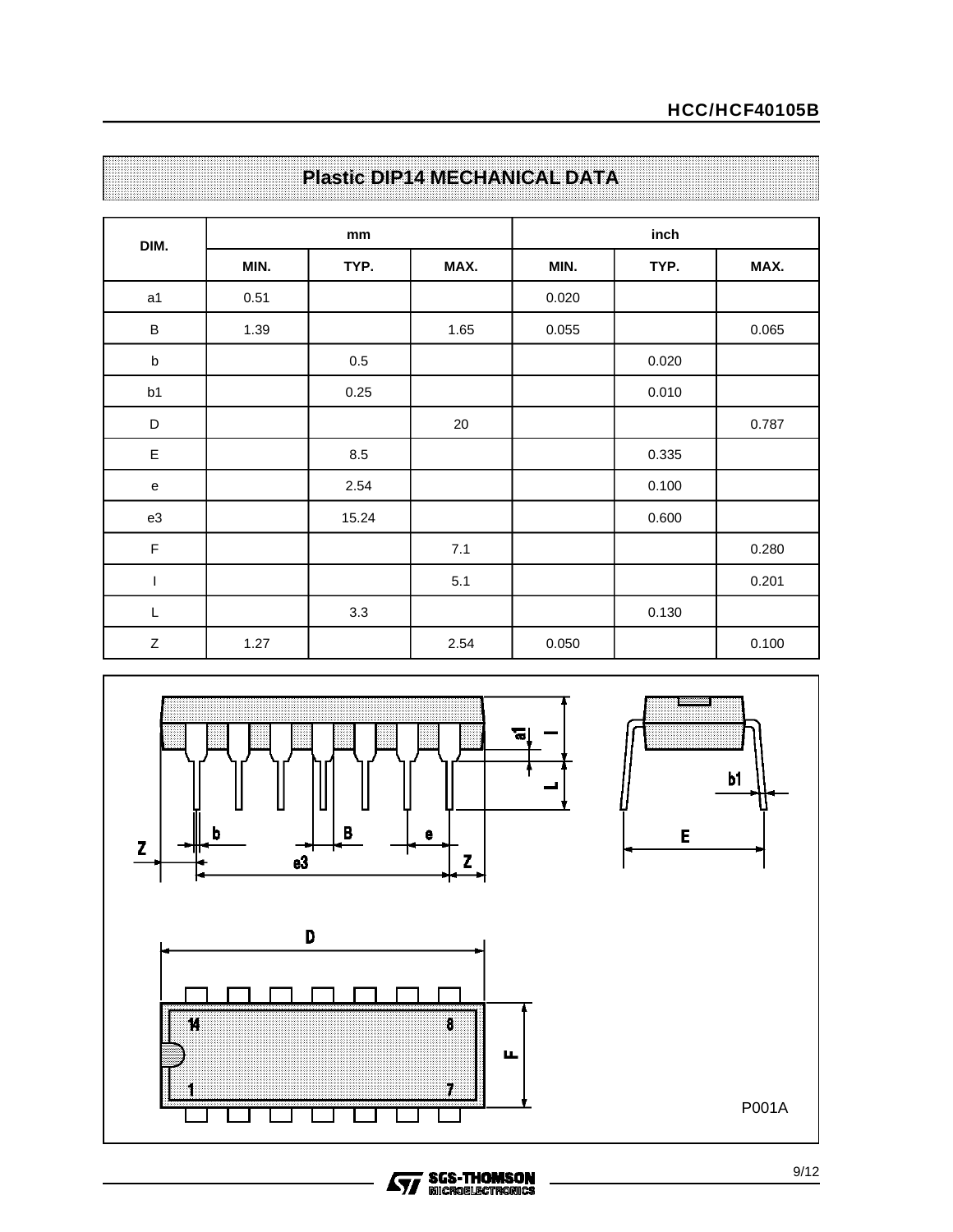## **Ceramic DIP14/1 MECHANICAL DATA**

| DIM.                      |      | mm    |      | inch  |       |       |  |  |
|---------------------------|------|-------|------|-------|-------|-------|--|--|
|                           | MIN. | TYP.  | MAX. | MIN.  | TYP.  | MAX.  |  |  |
| A                         |      |       | 20   |       |       | 0.787 |  |  |
| $\sf B$                   |      |       | 7.0  |       |       | 0.276 |  |  |
| D                         |      | 3.3   |      |       | 0.130 |       |  |  |
| $\mathsf E$               | 0.38 |       |      | 0.015 |       |       |  |  |
| e3                        |      | 15.24 |      |       | 0.600 |       |  |  |
| $\mathsf F$               | 2.29 |       | 2.79 | 0.090 |       | 0.110 |  |  |
| G                         | 0.4  |       | 0.55 | 0.016 |       | 0.022 |  |  |
| $\boldsymbol{\mathsf{H}}$ | 1.17 |       | 1.52 | 0.046 |       | 0.060 |  |  |
| L                         | 0.22 |       | 0.31 | 0.009 |       | 0.012 |  |  |
| M                         | 1.52 |       | 2.54 | 0.060 |       | 0.100 |  |  |
| ${\sf N}$                 |      |       | 10.3 |       |       | 0.406 |  |  |
| $\sf P$                   | 7.8  |       | 8.05 | 0.307 |       | 0.317 |  |  |
| $\sf Q$                   |      |       | 5.08 |       |       | 0.200 |  |  |



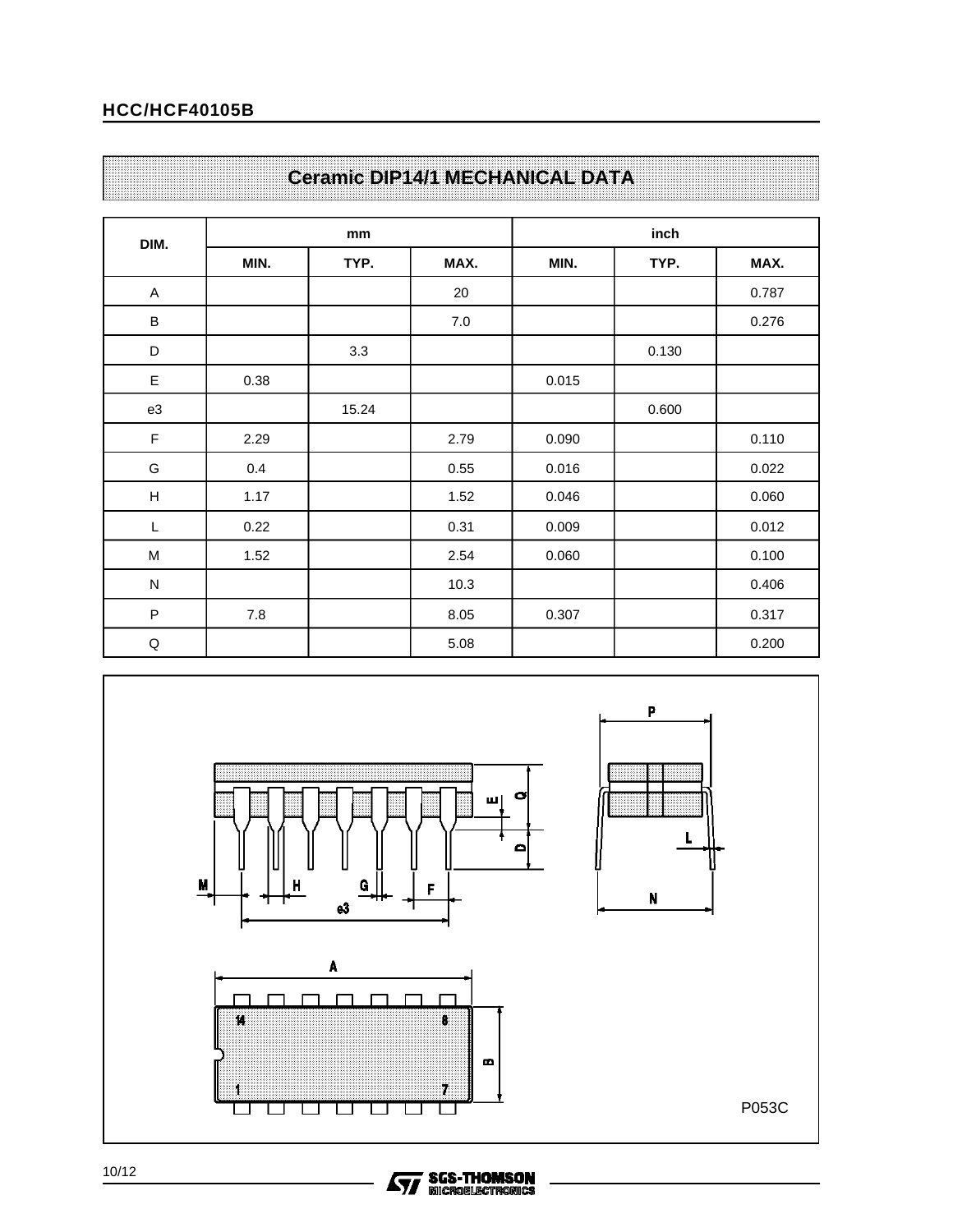| DIM.        |      | mm   |       | inch  |       |       |  |  |
|-------------|------|------|-------|-------|-------|-------|--|--|
|             | MIN. | TYP. | MAX.  | MIN.  | TYP.  | MAX.  |  |  |
| A           | 9.78 |      | 10.03 | 0.385 |       | 0.395 |  |  |
| $\sf B$     | 8.89 |      | 9.04  | 0.350 |       | 0.356 |  |  |
| D           | 4.2  |      | 4.57  | 0.165 |       | 0.180 |  |  |
| d1          |      | 2.54 |       |       | 0.100 |       |  |  |
| d2          |      | 0.56 |       |       | 0.022 |       |  |  |
| $\mathsf E$ | 7.37 |      | 8.38  | 0.290 |       | 0.330 |  |  |
| e           |      | 1.27 |       |       | 0.050 |       |  |  |
| e3          |      | 5.08 |       |       | 0.200 |       |  |  |
| $\mathsf F$ |      | 0.38 |       |       | 0.015 |       |  |  |
| G           |      |      | 0.101 |       |       | 0.004 |  |  |
| M           |      | 1.27 |       |       | 0.050 |       |  |  |
| M1          |      | 1.14 |       |       | 0.045 |       |  |  |

## **PLCC20 MECHANICAL DATA**